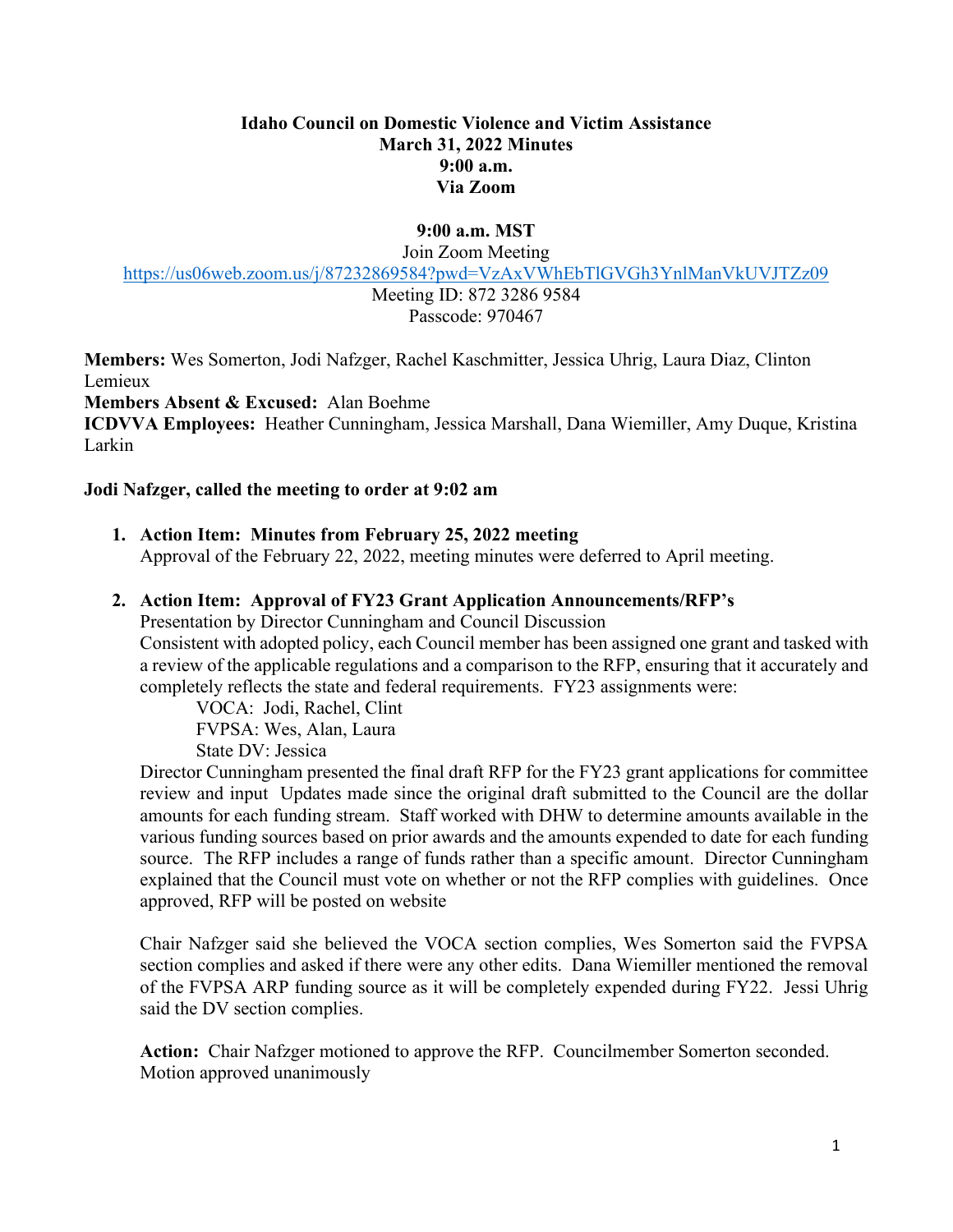# **3. Action Item: Approval of FY23 Grant Applications and Scoring Rubric**

Presentation by ICDVVA Staff and Council Discussion Review of revised and updated FY23 combined grant application and scoring rubric; review of simplified State DV grant application.

Amy Duque provided overview of application. She explained that a fillable .pdf form will be used this year and narrative portions include word limits. Generally the content is very similar with some new questions such as: information and data on unmet service needs in the community/region, additional detail on agency staffing and volunteers; information on agency succession planning, additional detail on agency/community collaborations. Ms. Duque also explained that the budget portion has been simplified and included in the general application rather than a separate document.

Changes to the budget/financial portion include: formula calculation included in the budget to ensure at 60% of the request will fund direct services. Budget narrative is broken into two parts – personnel request with detailed information about salary, hourly rate, the percent of salary funded by ICDVVA, and the total ICDVVA cost. Applicants must also include whether the pay rate per employee is the same, increase or decrease from FY22. The budget narrative portion was revised to limit the description text and applicants must indicate if the expense is a continuation, expansion, or reduction from FY22. The applicant must provide additional narrative on any new/expanded services to justify their request. The applicant must also provide additional information and justification on requests for training funding.

Jessica Marshall provided overview of the application scoring rubric and explained that scoring will be completed in Jotform using scores/criteria included in this rubric. Director Cunningham explained that the scoring criteria will be included in the application instructions to ensue scoring transparency for all applicants. All applications will be scored by two staff, two council, and either herself or Ms. Wiemiller. The average of the four scores will be the final score. For further transparency, the award letters will include final score.

Chair Nafzger asked if staff could score underserved rather than Council. Director Cunningham indicated that applicants must provide supporting information and data on underserved populations which results in an element of discretion to this question and that it would be appropriate for Council to be included in score this question. Councilmember Somerton agreed the Council should score this section since it is a federal priority. Councilmember Kaschmitter also agreed.

Director Cunningham offered to include a sample scoring session at the next Council meeting. Chair Nafzger asked to include on the April meeting agenda. Director Cunningham reminded everyone that the applications are due June  $3<sup>rd</sup>$  and the scoring meeting is July 21<sup>st</sup> so there should be plenty of time for everyone to score.

**Action:** Councilmember Uhrig motioned to approve the FY23 application and scoring rubric. Councilmember Lemieux seconded. Motion approved unanimously.

**Action Item: Creation of a Statewide Category for VOCA Funds for FY23**  Presentation by Director Cunningham and Council Discussion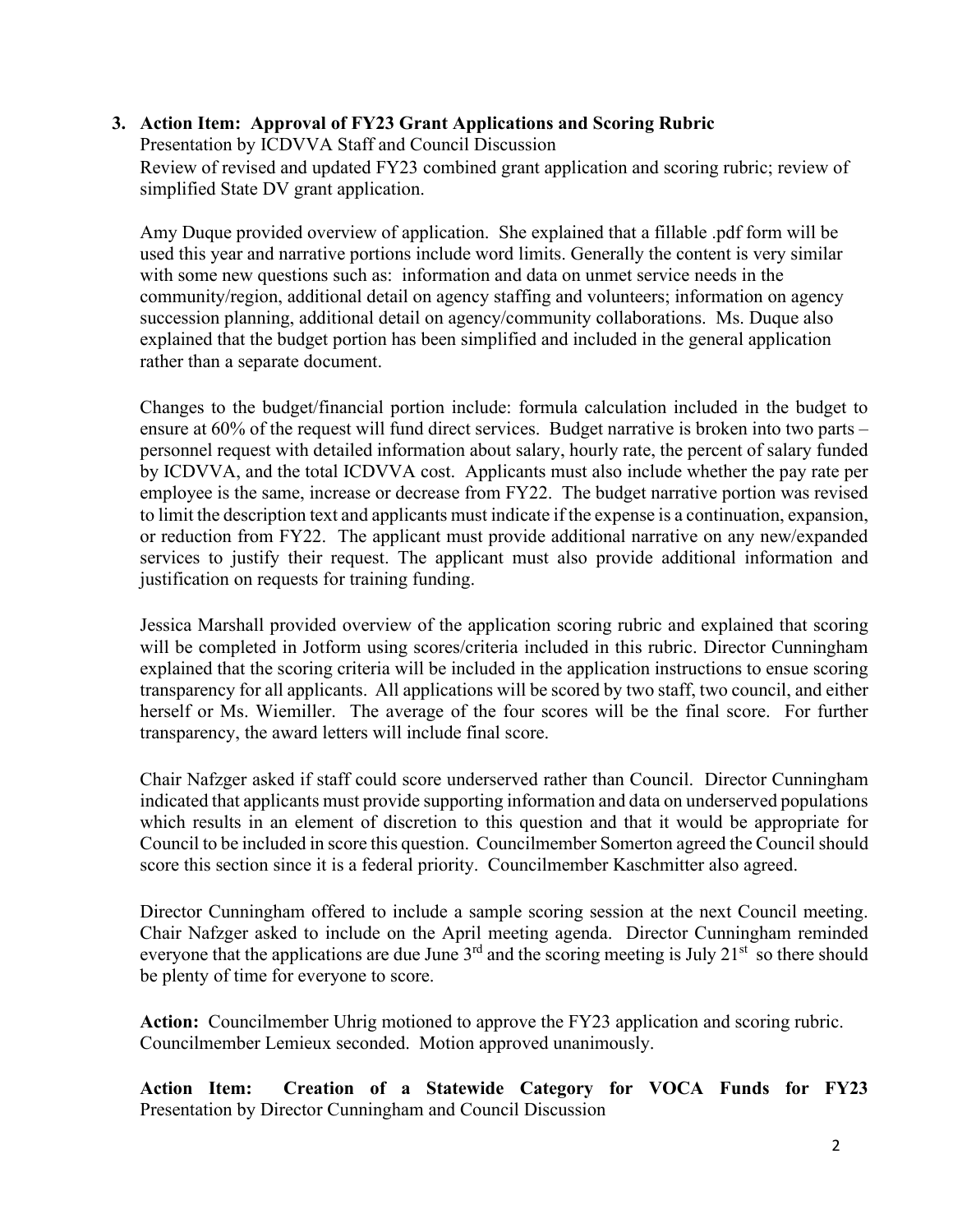Director Cunningham provided an overview of how agencies identify where they're providing services and how some agencies provide statewide services, but their funding is tied to the region where they're located – referencing MADD and Idaho Legal Aid as examples. A recommendation was made to establish a statewide funding "bucket" so that the funding is allocated based on where agencies are providing services - not where they are physically located. Agencies have supported the idea when discussed during rulemaking sessions.

Councilmember Kaschmitter asked how would the money be allocated. Director Cunningham explained that an agency that provides services statewide would have  $1/7<sup>th</sup>$  of their award coming from each regional funding bucket rather than just one region.

**Action:** Councilmember Uhrig motioned to create a statewide funding allocation . Councilmember Kaschmitter seconded. Motion approved unanimously.

**4. Action Item: Review and Approval of Strategic Plan - Revised Statewide Planning Section** Presentation by Director Cunningham and Council Discussion

At the Feb 25<sup>th</sup> meeting the Council voted to approve the updated strategic plan, but requested minor changes, and agreed that the plan could be slightly revised to meet the requirements of the FVPSA required statewide plan. The data section was revised to be a statewide planning session; the Council will vote to ratify and approve the plan as revised.

Director Cunningham explained that the revisions made after the February 25 meeting included the following: inclusion of the definition of underserved populations and the FVPSA requirement for a State Plan.

**Action:** Chair Nafzger motioned to approve revisions to statewide planning section in the Strategic Plan. Councilmember Uhrig seconded. Motion approved unanimously.

# **(Approx. 9:30am) Action Item: Executive Session. Executive Session re Employee compensation Pursuant to I.C. § 74-206(1)(b)**

Jodi moved to enter into Executive Session pursuant to I.C. § 74-206(1)(b). Jessi seconded. Unanimously approved. Committee entered into Executive Session at 9:56 AM

Jodi moved to adjourn the Executive Session. Clint seconded. Unanimously approved. Committee adjourned Executive Session at 10:36 AM

# **5. Update: VOCA Monitoring Underway**

Presentation by Heather Cunningham and Council Discussion VOCA monitoring has commenced; required documents are required to be uploaded by both ICDVVA and DHW by May 2; formal interviews will be conducted May 9 – 14, 2022**.** 

Director Cunningham informed the Council that VOCA monitoring is officially underway and will keep councilmembers advised of the status as the monitoring progresses.